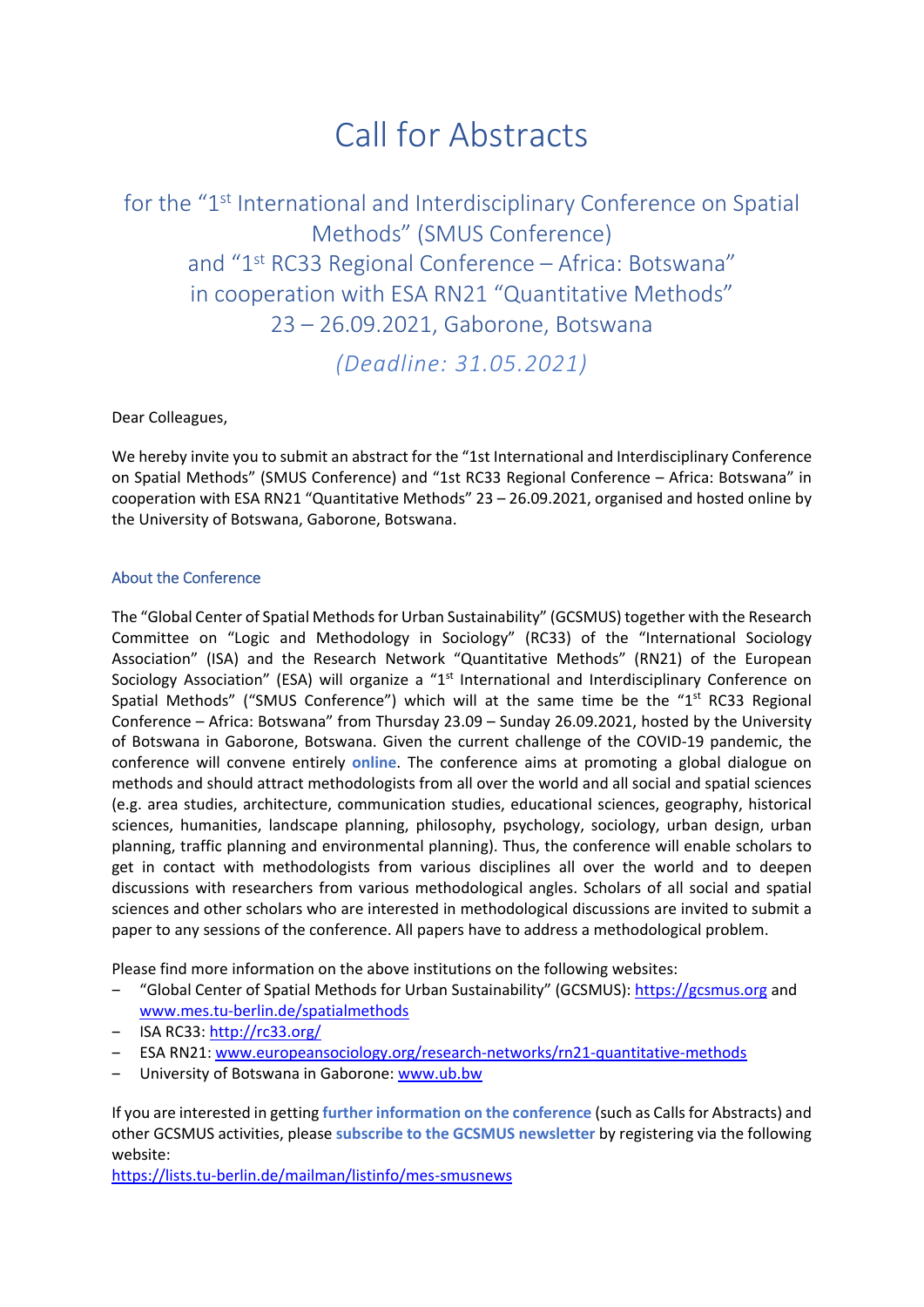### Conference Sessions:

- 1. Decolonizing Social Science Methodology Towards African Epistemologies
- 2. Decolonizing Social Science Methodology Overcoming Positivism and Constructivism
- 3. Decolonizing Methodologies and Epistemologies: Discourse Analysis and Sociology of Knowledge
- 4. Culturally Sensitive Approaches for the Global South Potential New Directions of Empirical Research
- 5. Critical Conversations on Bagele Chilisa's Indigenous Research Methodologies
- 6. Policy Analysis and Political Economy
- 7. Researching the History of Postcolonial States with Qualitative Methods
- 8. Hermeneutics Interaction Social Structure
- 9. Interpretative and Multi‐Method Approaches to Global‐South‐Migration
- 10. Process‐Oriented Micro‐Macro‐Analysis
- 11. City Networks between the Structural and the Everyday: Methods that Bridge Macro‐ and Micro‐Perspectives for a Better Comparative Understanding of Cities
- 12. Methodologies for the Investigation Spatial Transformation Processes
- 13. Human Centric Approaches on Urban Futures
- 14. Methods of Architectural Research
- 15. Art and Design Based‐Research, Cross‐Disciplinary Approaches for Material Knowledge Production
- 16. The Contribution of Urban Design to the Qualitative Methodology Discourse
- 17. Mapping for Change? Resituating "Slow Time". Craftwo/manship and Power
- 18. Applying Research Methods in Interdisciplinary Urban Sustainability Projects
- 19. The Role of 'Productive Interactions' between Researchers and Stakeholders in Creating Rigorous and Relevant Research for Urban Sustainability
- 20. Knowledge Creation in Informal Settlements: The Process, Ethics and Outputs of Co‐ Productive and Community‐Led Research Methods
- 21. Fieldwork in the Global South Shedding Light into the Black Box
- 22. Survey Data Quality in Interviewer‐Administered Surveys in LMIC Contexts
- 23. Assessing the Quality of Survey Data
- 24. Digital Methods in Action: Use, Challenges and Prospects
- 25. Researching Climate Change Communication: Methodological Challenges and Opportunities in the Digital Era
- 26. Money and Digitalisation in the Global South
- 27. Methods in Food Studies Research
- 28. Locating the Religious/Secular in Africa: Methodological Challenges Conveners
- 29. Ethical and Methodological Dilemmas of Social Research in Violent Conflict Situations

#### Submission of Papers

All Papers have to meet the rules for session organization (see below). If you want to present a paper, please submit your abstract via the following google form link https://forms.gle/VM5mRroTobcvuWPC8 until 31.05.2021. You will be informed by 31.07.2021, if your proposed paper has been accepted for presentation at the conference. For further information and updates, please visit the conference website https://gcsmus.org. or contact the session organizers.

*Conference Organizers*: Gabriel Faimau (University of Botswana, Botswana) and Nina Baur (TU Berlin, Germany)

*Botswana Organizing Team*: Gabriel Faimau, Sethunya Mosime, France Maphosa, Godisang Mookodi, Ikanyeng Malila, Gwen Lesetedi, Latang Sechele, Esther Nkhukhu‐Orlando